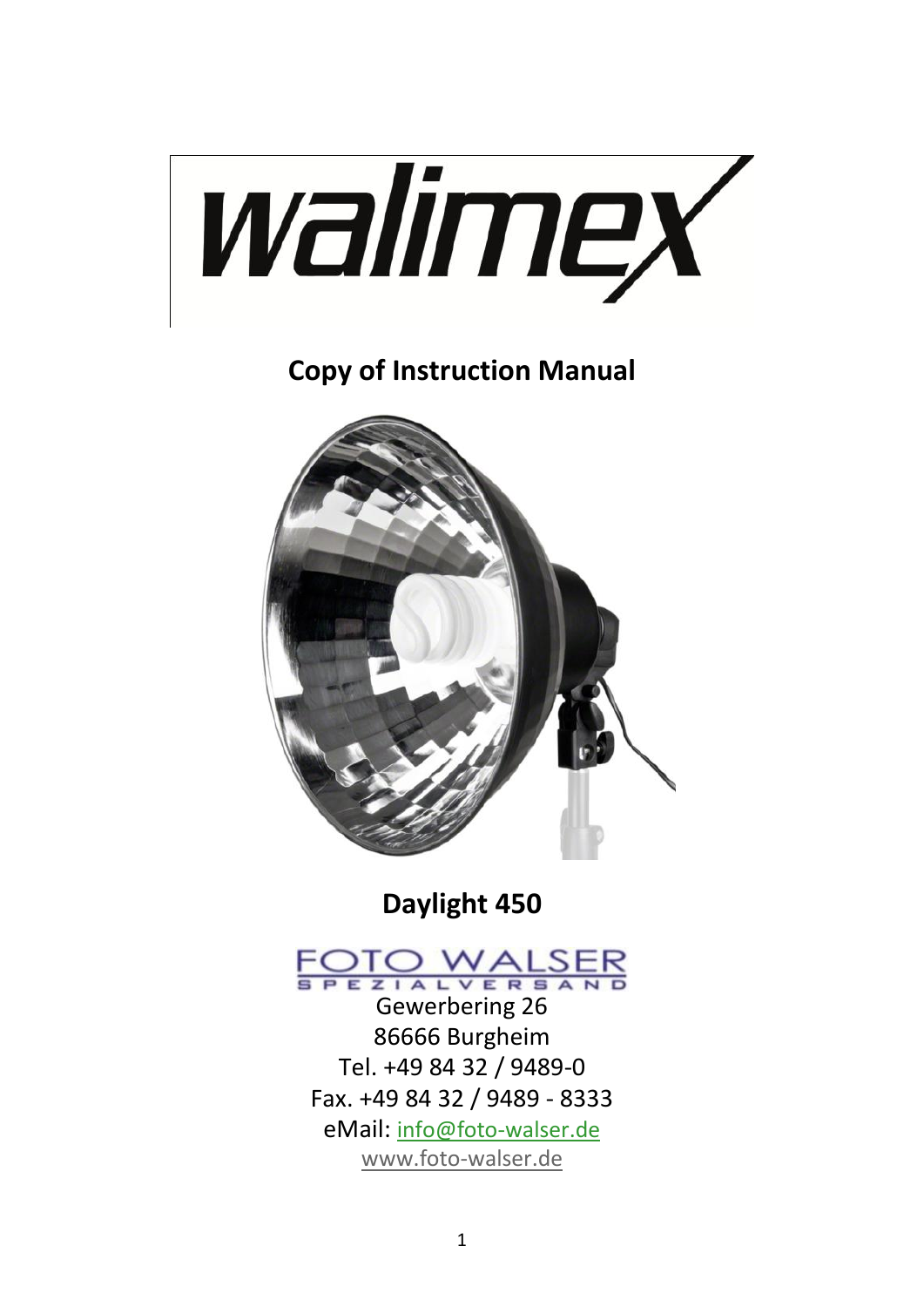#### Content

| 1.   |  |
|------|--|
| 11   |  |
| 1.2  |  |
| 2.   |  |
| 3.   |  |
| 4.   |  |
| 5.   |  |
| 6.   |  |
| 6.1  |  |
| 6.2  |  |
| 6.3  |  |
| 6.4  |  |
| 7.   |  |
| 7.1  |  |
| 7.2  |  |
| 8.   |  |
| 9.   |  |
| 10.  |  |
| 10.1 |  |
| 10.2 |  |
| 10.3 |  |
| 11.  |  |
| 12.  |  |
| 13.  |  |
| 14.  |  |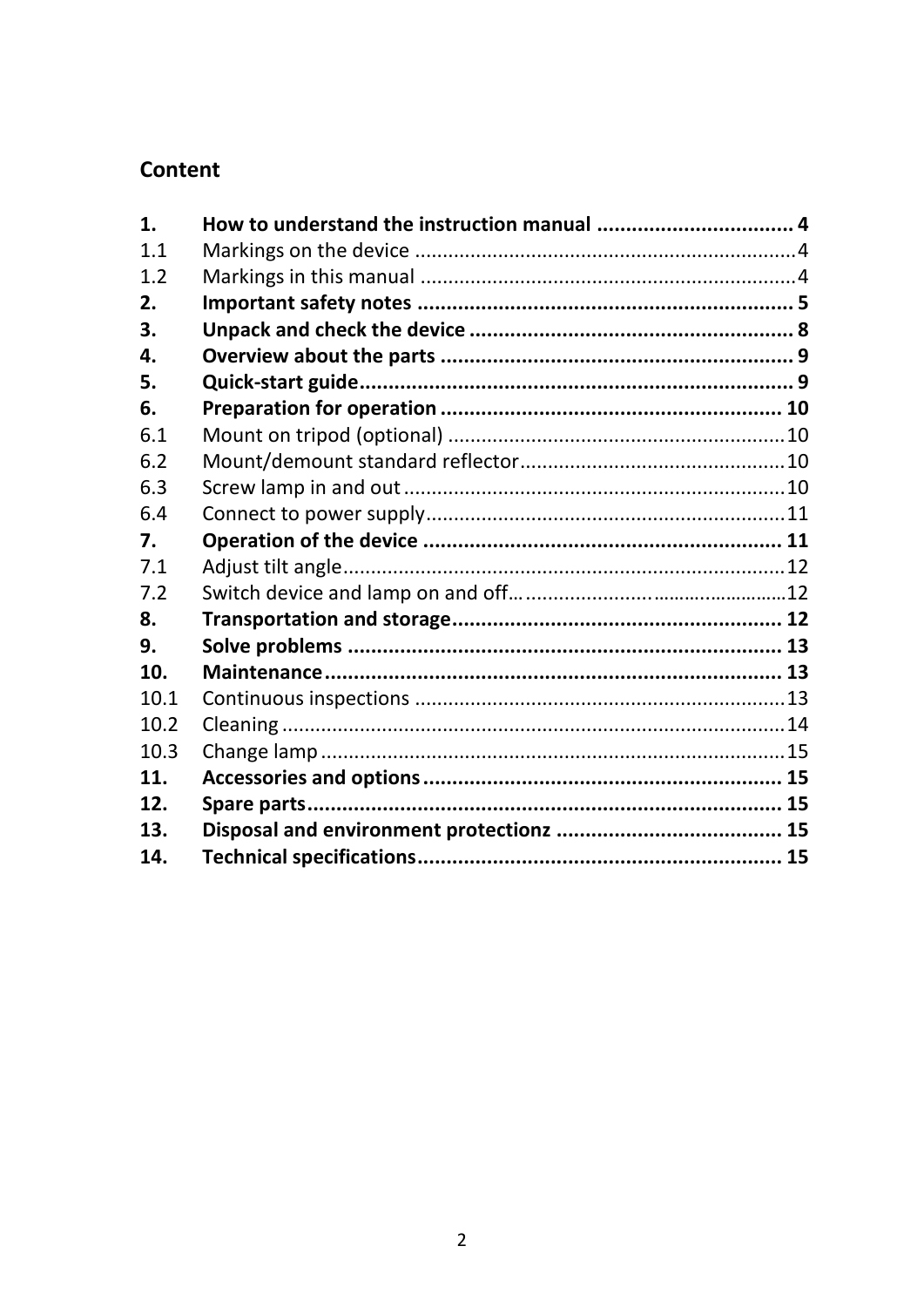Thank you very much for your confidence. We wish you much pleasure and success with your new device.

The walimex Daylight 450 is a powerful, energy-saving continuous light, which is especially developed for ambitious beginners and professional users in film and studio photography.

The main features of your device as follows:

- stable light with constant colour temperature
- tiltable and rotatable socket, which fits on every common lamp tripod
- very lightweight
- reduced heat development through cold light source

# $\mathbf{A}$

- **Please read these instructions carefully before using your device for the first time. It includes everything you need to know to avoid physical injuries and damages.**
- **Please pay attention to all safety notes in this instruction manual.**
- **Please keep this manual safe. In case of selling or leaving the device to other persons, please don´t forget to hand this manual over as well.**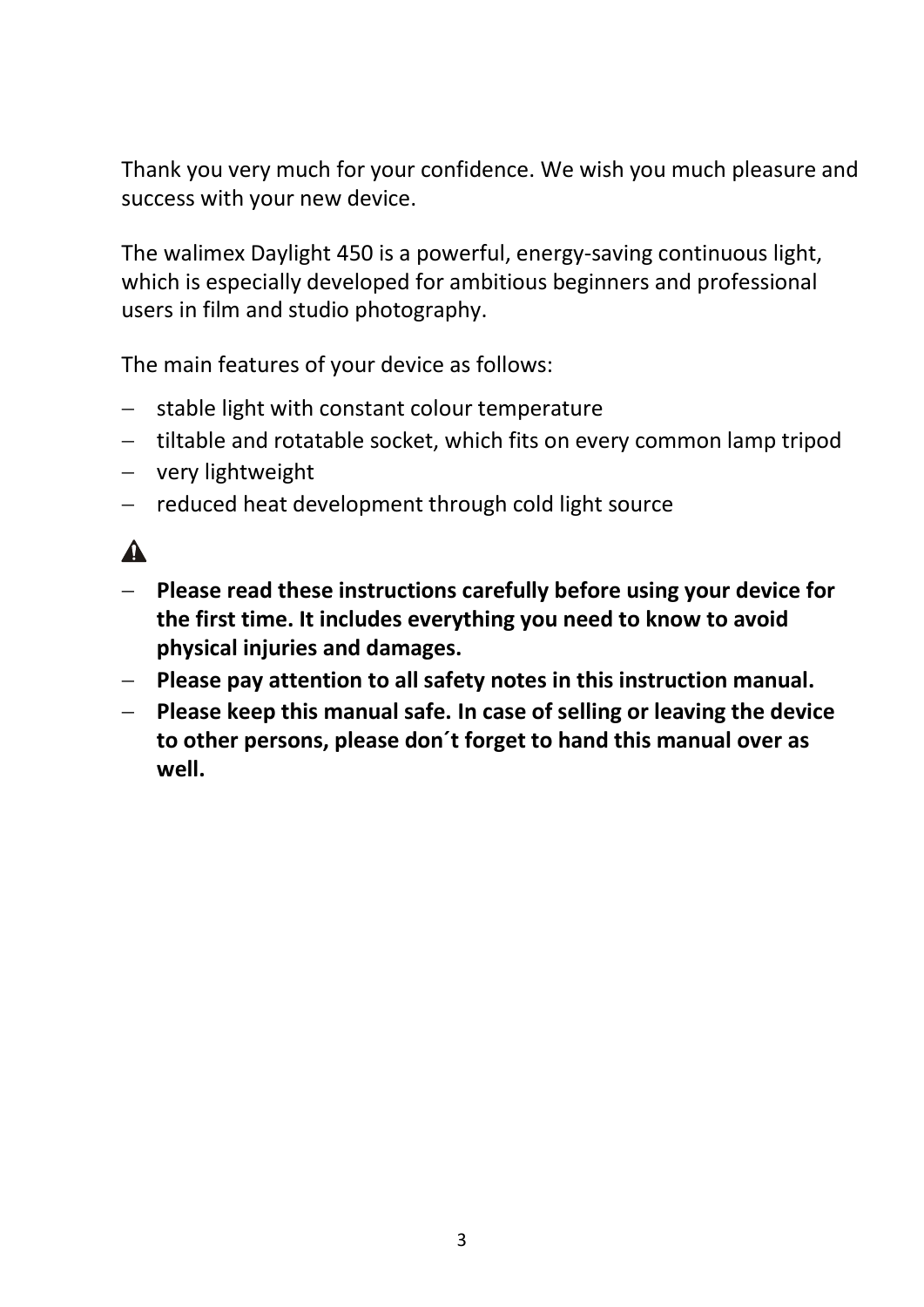# **1. How to understand the instruction manual**

#### 1.1 Markings on the device



This marking mean, that your device meets the safety requirements of all relevant European Directives.



This marking means that your device should be disposed in the local disposal points.

#### 1.2 Markings in this manual

| <b>Marking</b>   | <b>Meaning</b>                                                                                               |
|------------------|--------------------------------------------------------------------------------------------------------------|
|                  | Indicates the handling and consequences of safety<br>notes.                                                  |
| <b>A</b> WARNING | Indicates a hazardous situation, which, if not<br>avoided, could result in a serious injury or death.        |
| <b>A</b> CAUTION | Indicates a hazardous situation, which, if not<br>avoided, may result in minor or moderate injury.           |
| ADVICF:          | Indicates potentially physical damages and other<br>important information in connection with your<br>device. |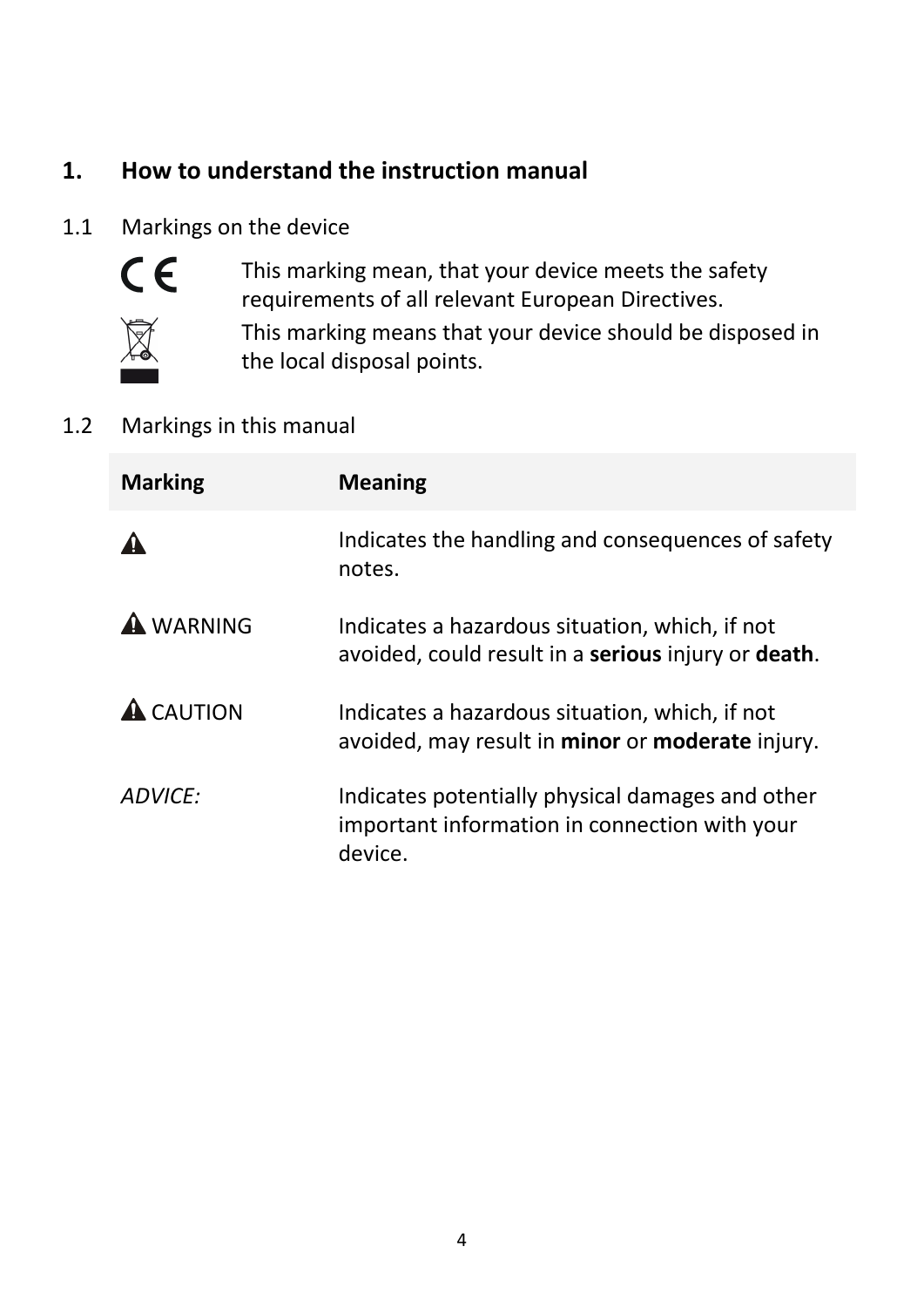# **2. Important safety notes**

## **WARNING**

**Risk of eye injury**

**The optical radiation of the lamp could blind your eyes and lead to afterimages, if persons and animals look into the lamp directly. This could lead to injuries. Please avoid persons and animals looking into the flash directly.**

# **A** WARNING

**Danger of crashing, entrapment and fire through the falling down of the device**

**The weight of the device is 1kg.**

- **Make sure, that the device is always positioned tilt and skid resistant and stored securely.**
- **Keep out of reach of children and animal. They could overturn the device.**
- **Avoid placing cables, where they can be tripped over. The device could be overturned.**

# **WARNING**

**Danger of electric shock, burn hazard**

**Please note, that the device is still connected with the supply voltage even if it is switched off. Just after disconnecting the device from the power supply through pulling out the power cable, the device is actually de-energized.**

- **Switch off your device when it is not in use.**
- **Switch off your device before mounting and maintenance and disconnect from power supply.**
- **Protect your device against unintended switching-on.**
- **Unplug the power cord, if the flash is not in use for a long time.**

# **WARNING**

**Danger of electric shock, fire through short-circuit A short-circuit could be caused through defect cables and through**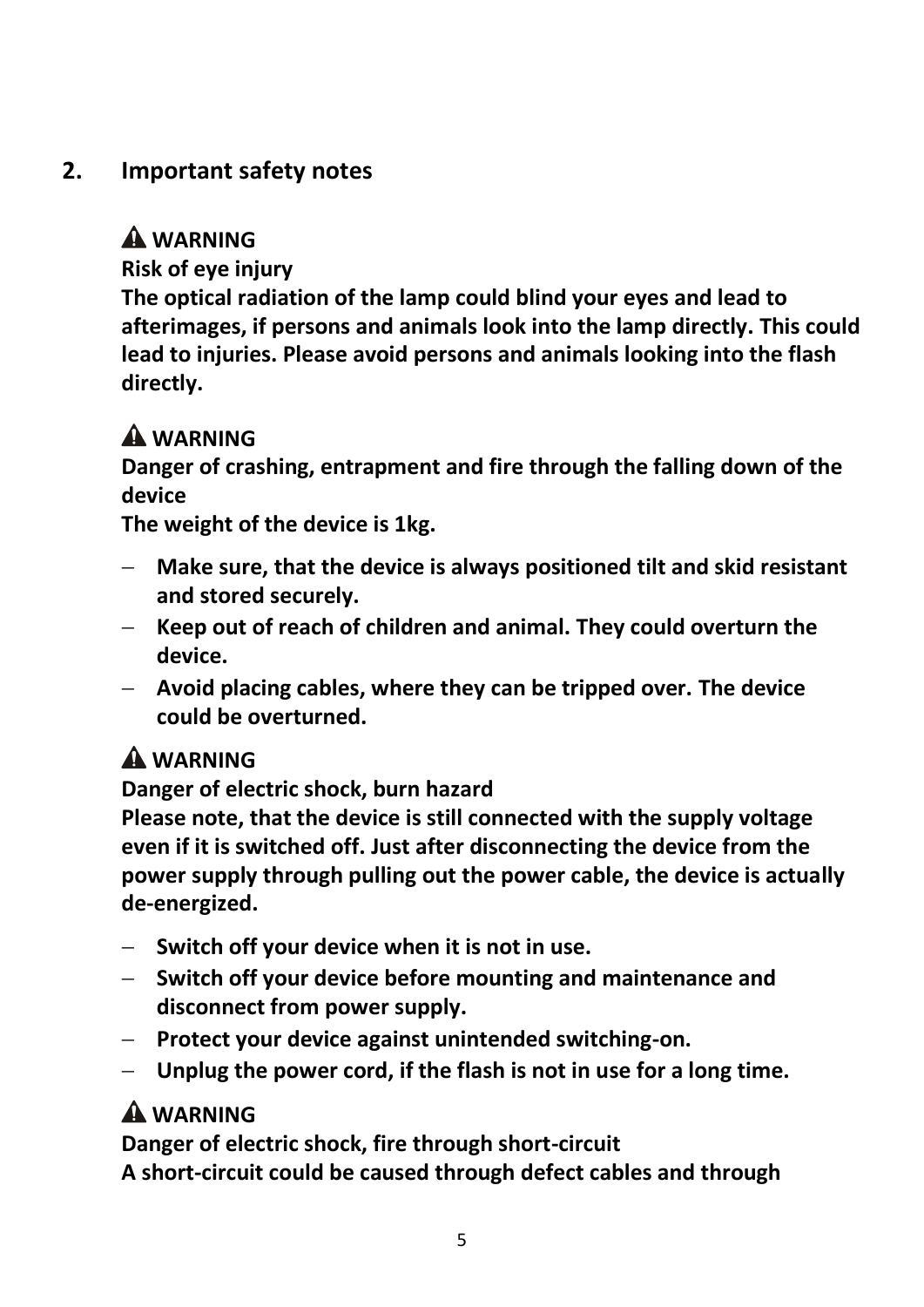**humidity or moisture. A short-circuit can warm up the conductors, so that there isolation will melt or even melt thoroughly. This could lead to fire.**

- **Please just use the original cables, which are included in delivery. They are aligned for your device and guarantee the necessary safety for you and your device.**
- **Don´t operate the device with wet hand or feet.**
- **Operate the device only in dry rooms.**
- **Don´t operate the device outdoors.**
- **Please only follow this instruction manual for cleaning the device.**
- **Make sure, that cables and conductors won´t be damaged. Damages could be caused through heat impact, chemical influence or through mechanical impacts as rubbing, bending, tearing, rolling over or nibbling animals.**
- **Prevent your device for falling-off. In case of falling-off, please let an electrician check the device before switching on again.**
- **If your device should be damaged or defect or if you notice a burning smell:**

**Disconnect the power supply by pulling out the power cord immediately. Never operate your device with damaged housing, damaged reflector, defect lamps or damaged power cord. Don´t open the device. Never repair the device on your own. The device should only be repaired by electricians.** 

- **Please follow this instruction manual for maintaining your device.**
- **Please just use spare parts, which are conform to the required specifications.**

**See** *Technical Specifications***.**

# **WARNING**

**Fire danger through overheating**

**The accessories can overheat, if it does not comply with the necessary specifications.** 

**The device itself, accessories and easily inflammable materials in close distance could catch fire.**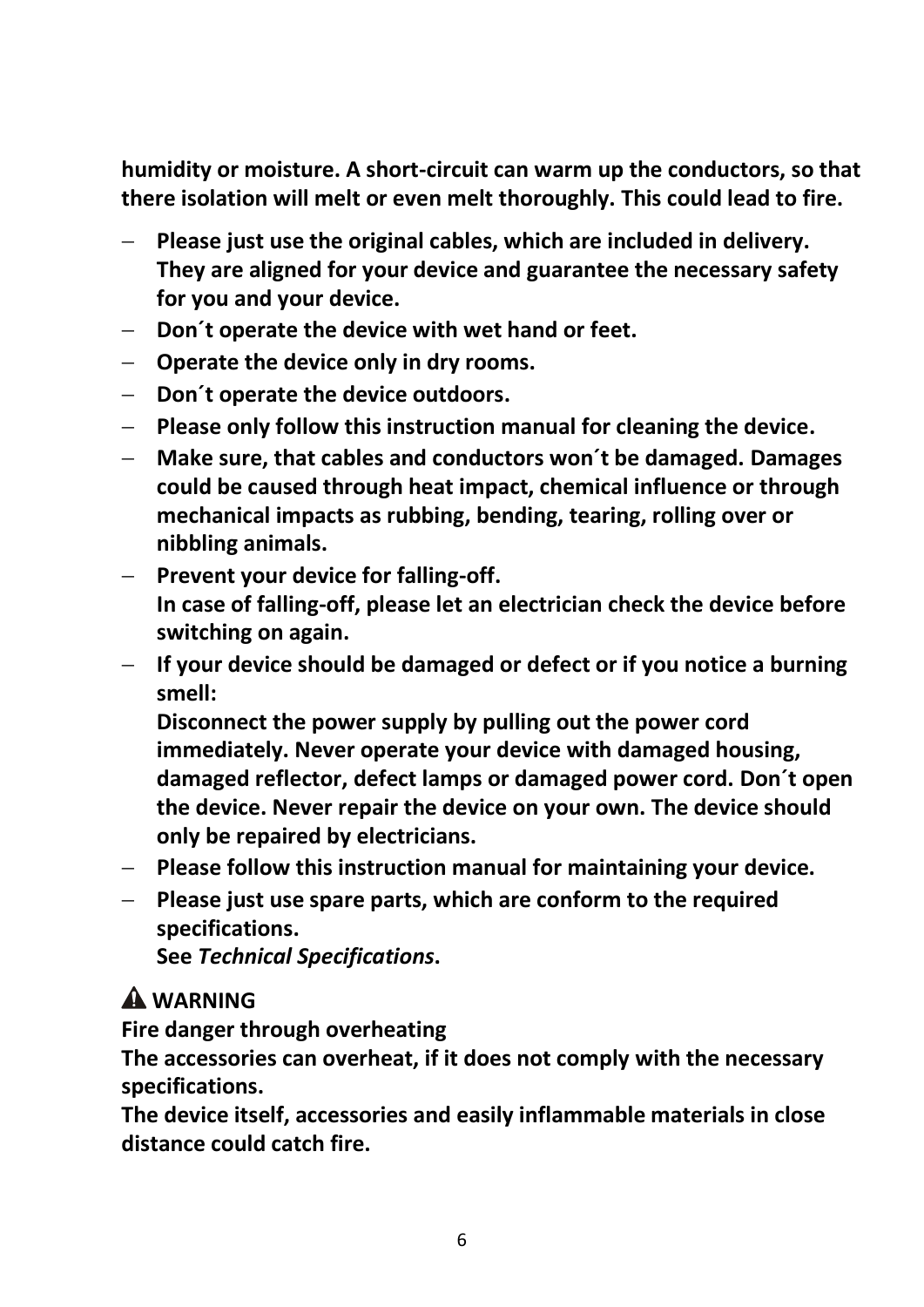- **Please just use accessories and spare parts, which are conform to the required specifications. See** *Technical Specifications***.**
- **Lamps, which are damaged or deformed through heat, should be exchanged immediately.**
- **Remove easily inflammable materials, which are in close distance to the device.**

# **A** CAUTION

**Danger of burning on hot parts The lamp could heat up up to 40°C.**

- **Don´t touch the parts during operation and cooling down.**
- **Please cool down your device completely before starting any mounting or maintenance arrangements.**

# **WARNING**

**Danger of cutting and splitting through breaking lamps,**

**possible discolouration on the lamps**

**Lamps can break and split, when they fall down.**

**Even small residues of skin oil on the lamps could lead, due to the high heat impact, to the splitting of the lamp. Broken glass could hurt eyes and skin.**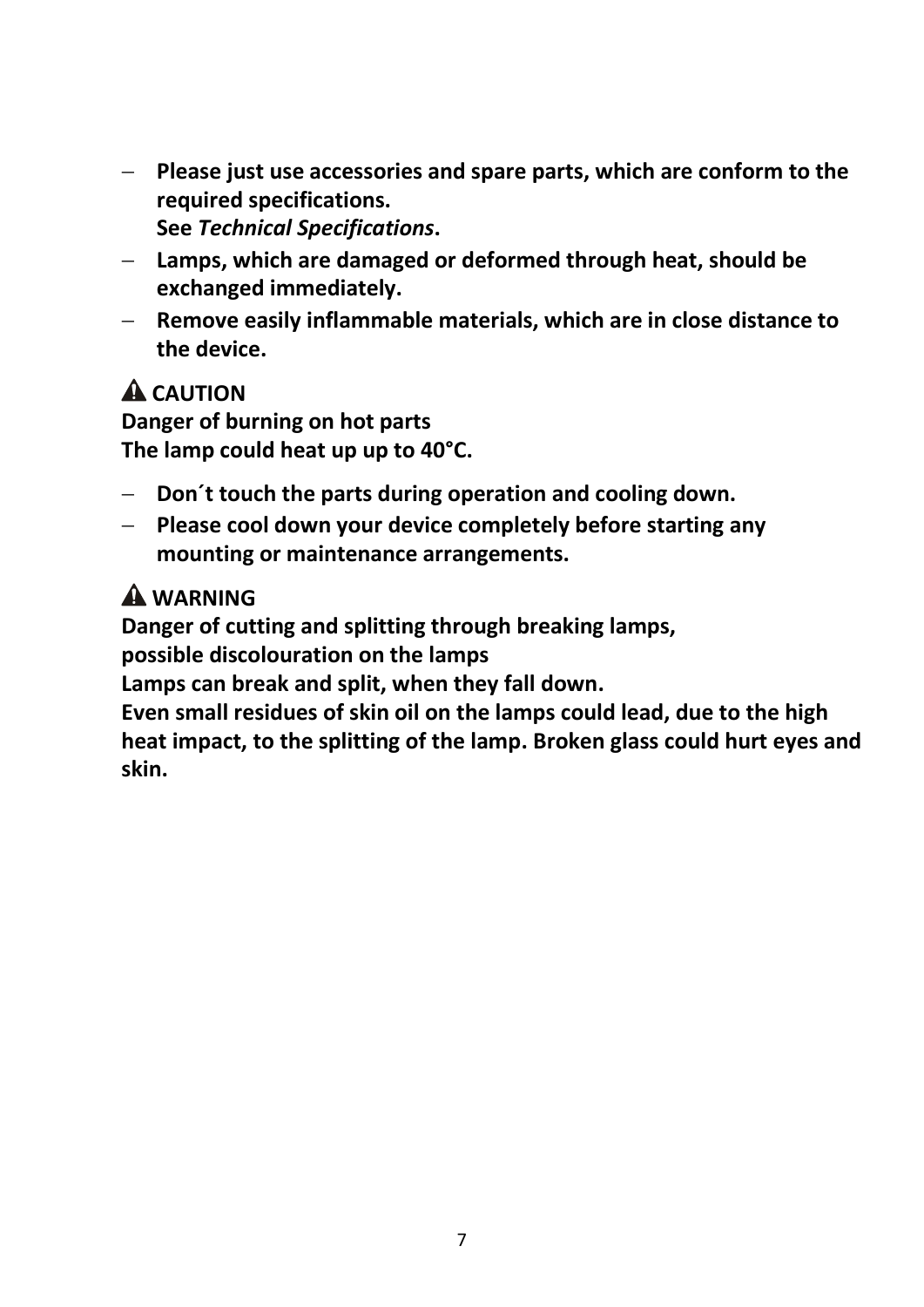- **Please handle the lamps with care to avoid bursting.**
- **Don´t touch the lamps with bare hands. Just touch the lamp at the plastic socket or wear clean cotton gloves or use a clean cloth.**
- **Avoid touching the flash tube accidentally when mounting or changing accessories.**
- **Please just use lamps, which comply to EN 60357 Page 3155.**

#### **3. Unpack and check the device**

- 1. Please unpack your device carefully.
- 2. Please check, if the delivery is complete:
	- 1 Daylight 450
		- o 1 Lamp
		- o 1 Standard Reflector
	- 1 Instruction Manual in German and English.
- *3.* Please check, if the delivery is undamaged.

*ADVICE: If the delivery should be uncomplete or damaged, please contact info@foto-walser.de or our service hotline with the telephone number +49 84 32 / 9489-0.*

#### *ADVICE:*

*We reserve the right to make technical and optical modifications in the course of product improvement*. *Pictures may be similar.*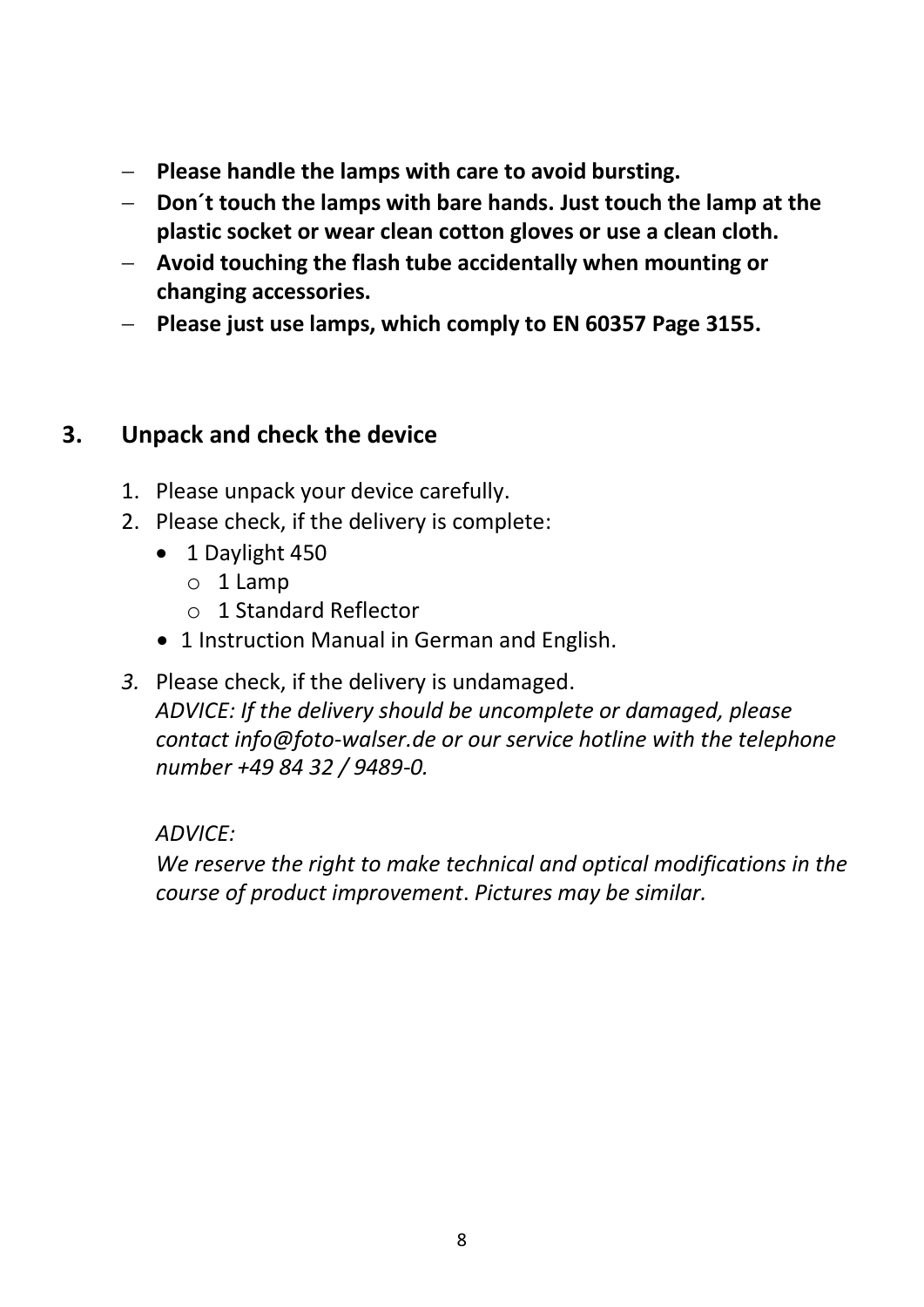#### **4. Overview about the parts**

- A Standard Reflector
- B Lamp





- C On/Off Tappet Switch
- D Locking Screw for Tilt Angle
- E Locking Screw for Lamp Tripod
- F Power Cord

#### **5. Quick-start guide**

#### *ADVICE:*

*The detailed instruction for the following operations can be found in the respective chapters in this instruction manual. Keep the sequences of the following operation steps when using the device* 

*for the first time to avoid damages on the device.*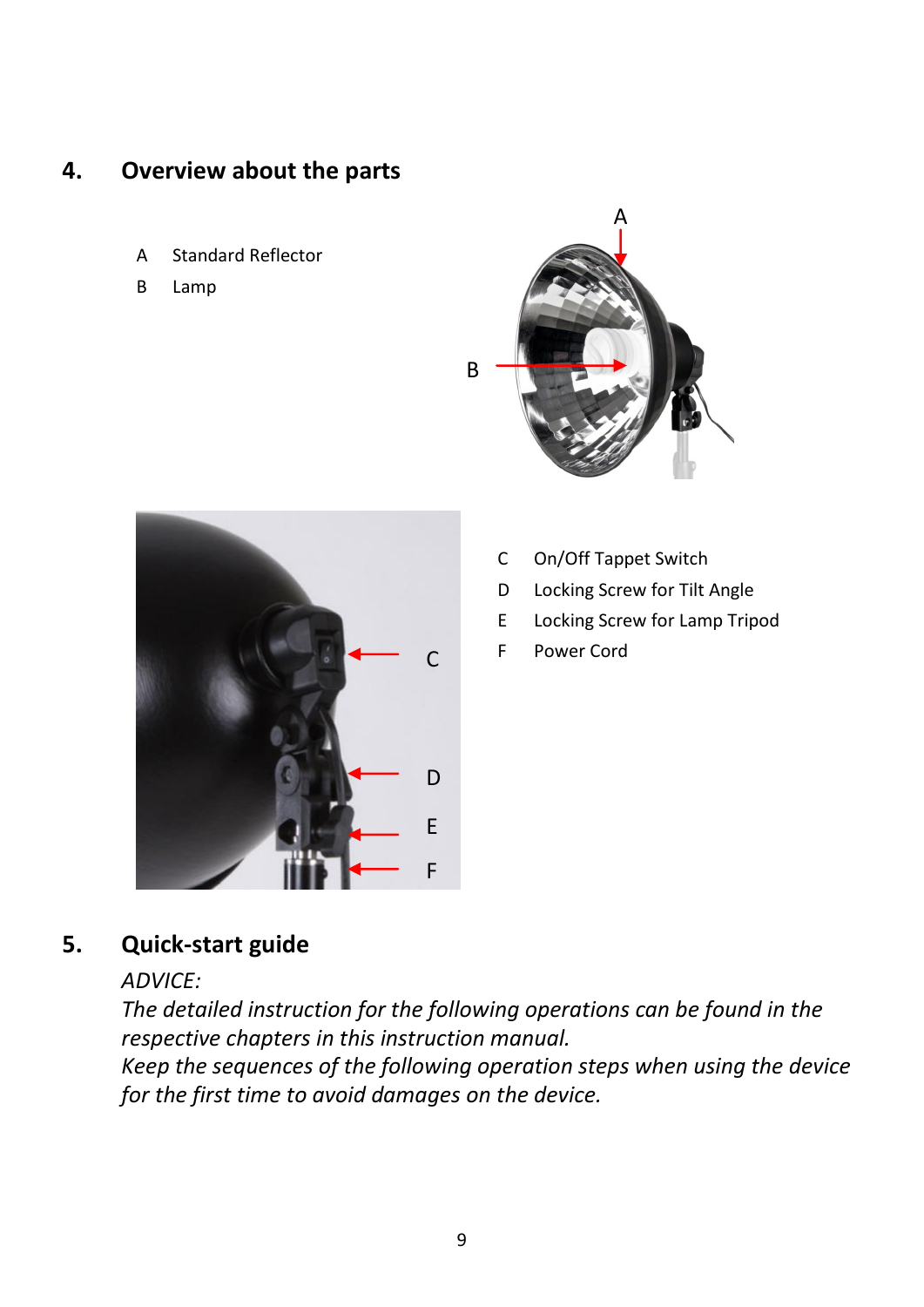# **WARNING**

#### **Please note the safety notes in the respective chapters throughout operation.**

- Mount the device on a tripod (optional).
- Mount/demount standard reflector.
- Screw in lamp.
- Adjust tilt angle.
- Connect to power supply.
- Switch device and lamp on/off.

# **6. Preparation for operation**

6.1 Mount on tripod (optional)

*ADVICE:*

*Please note the user information of the tripod manufacturer.* 

# **WARNING**

#### **Select a tripod of suitable weight and dimensions. See** *Technical Specifications***.**

**Make sure, that the tripod with the mounted device has a tilt and skid resistant stand.**

- 1. Loose locking knurl.
- 2. Mount the device on the tripod.
- 3. Tighten locking knurl.

### 6.2 Mount/demount standard reflector

1. Mounting

You can mount the standard reflector through the holder on the housing.

2. Demounting

Screw out the lamp *(see Screw the lamp in and out*) Pull off the standard reflector from the housing.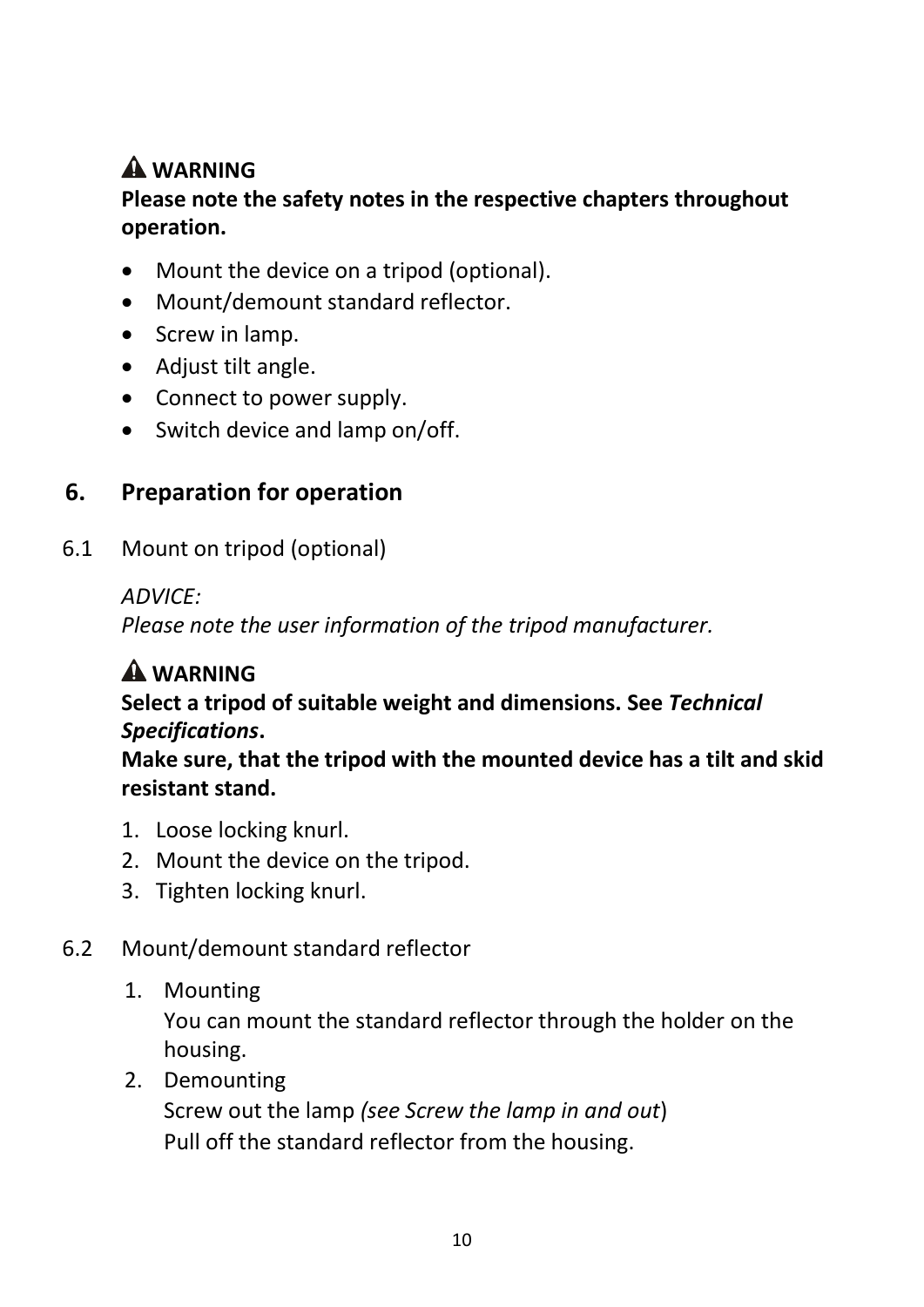6.3 Screw lamp in and out

# **WARNING**

**Danger of cutting and splitting through breaking or bursting lamp Don´t let the lamp fall down.**

**Don´t touch the lamps with bare hands. Just touch the lamp at the plastic socket or wear clean cotton gloves or use a clean cloth.**

*ADVICE:*

*Possible discolouration through burn marks on the lamps.*

- 1. Switch off device. See *Switch on and off of the device*.
- 2. Disconnect from power supply: Plug out power cord.
- 3. Let the device cool down. **CAUTION!** Danger of burning on lamps. Let the device cool down for approx. 10 minutes.
- 4. Screw in lamp: Screw in the lamp carefully. **WARNING!** Danger of electric shock. Always screw in the lamp as to avoid touching in the socket, when the device is switched on.
- 5. Screw out lamp: Screw out the lamp carefully and store it securely.
- 6.4 Connect to power supply

Switch off device.

See *Switch on and off of device*.

Compare the local power supply with the connected load of the device. See *Technical specifications*.

If the values differ, please contact *info@foto-walser.de* or tel. +49 84 32 / 9489-0.

Connect the power cord with the socket on the device and with the power socket.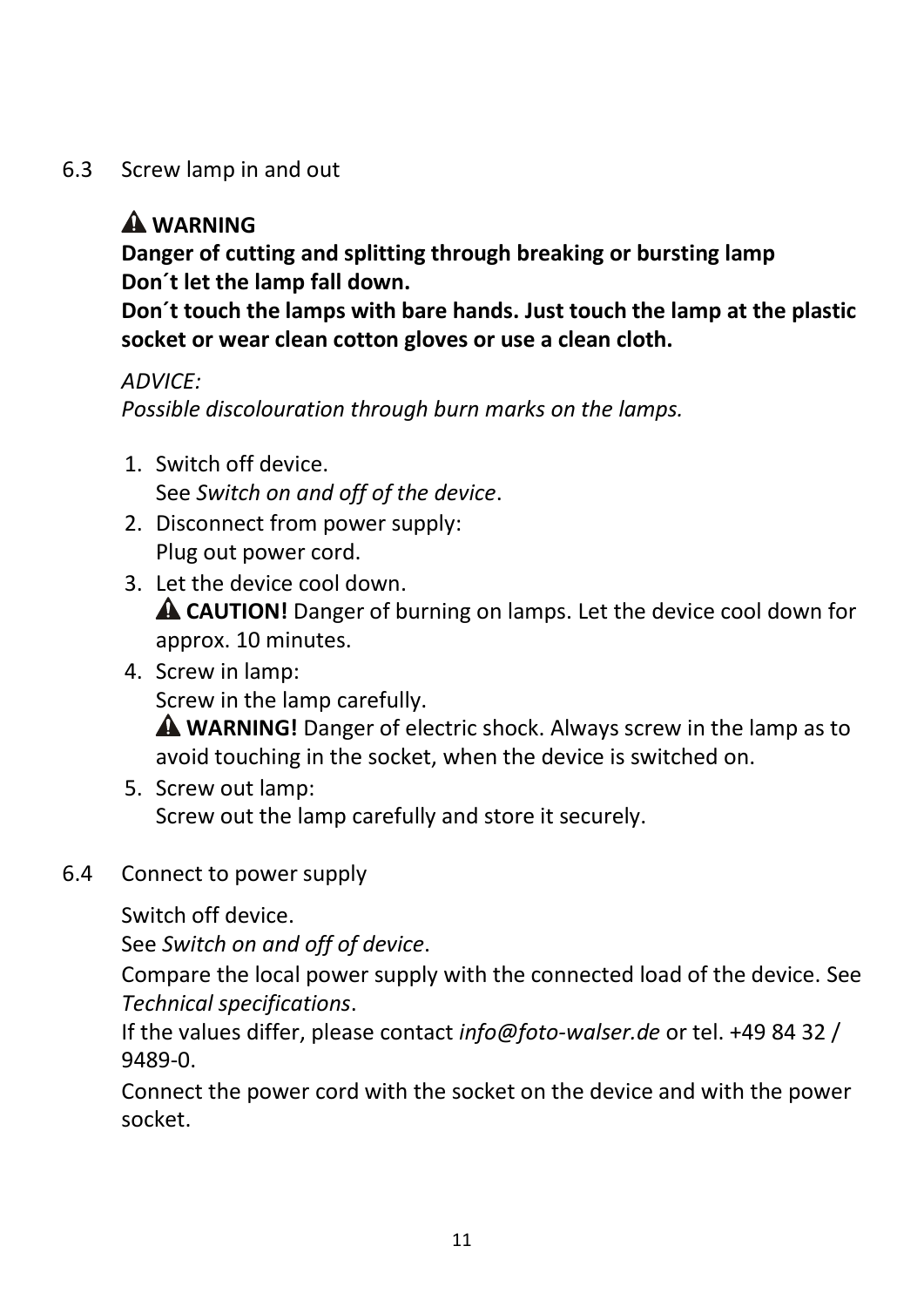## **7. Operation of the device**

- 7.1 Adjust tilt angle
	- 1. Loose locking screw for tilt lever.
	- 2. Adjust required tilt angle.
	- 3. Tighten locking screw for tilt lever.
- 7.2 Switch device and lamp on and off

The lamp can be switched on and off through the On/Off tappet switch.

- 1. Switch on device and lamp: Set On/Off tappet switch on I. The lamp lights up.
- 2. Switch off device and lamp: Set On/Off tappet switch on O. The lamp will go out.

### **8. Transportation and storage**

- 1. Switch off device. See *Switch the device on and off*.
- 2. Let the device cool down completely. **WARNING!** Danger of burning through hot parts. Let the device cool down completely.
- 3. Screw out the lamp and store it securely. See *Screw the lamp in and out*.
- 4. Demount power cord.
- 5. Clean the device if necessary. See *Cleaning*.
- 6. Put the device and all demounted elements in one carton and carry and store them according to the requirements in the technical specifications. See *Technical specifications.*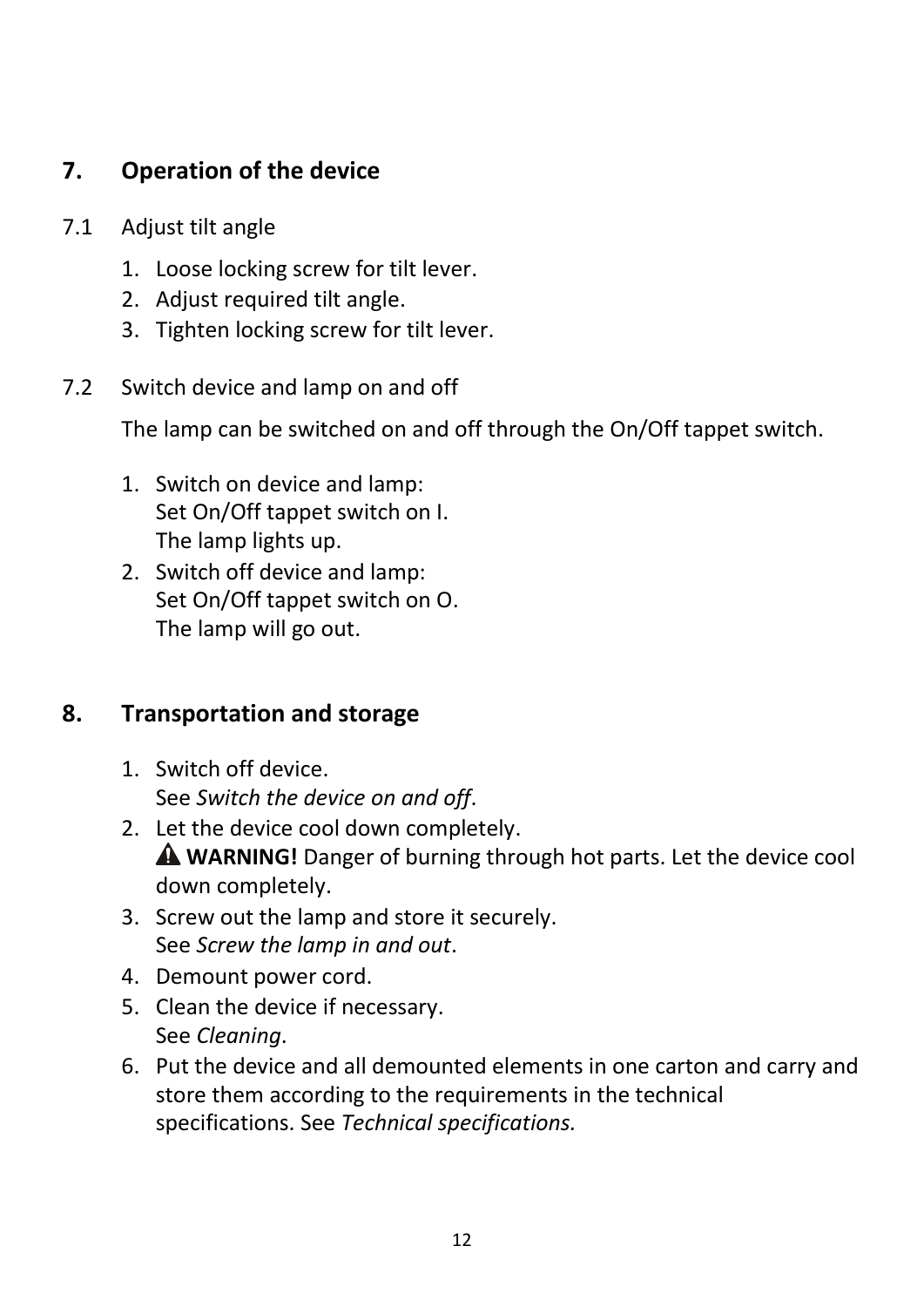# **9. Solve problems**

| Problem                                       | <b>Possible reason</b>                               | Remedy                                        |
|-----------------------------------------------|------------------------------------------------------|-----------------------------------------------|
| Device is switched on,<br>but has no function | Power cord is not<br>plugged or plugged<br>incorrect | Plug in the power<br>cord correctly           |
| Lamp do not light up                          | Lamp is switched off                                 | Switch lamp on, see<br>Screw lamp in and out  |
|                                               | Lamp is not screwed<br>in firmly                     | Screw the lamp more<br>firmly into the socket |
|                                               | Lamp is defect                                       | Change lamp, see<br>Screw lamp in and out     |

## **10. Maintenance**

# 10.1 Continuous inspections

| What you should do?                            | <b>Before</b><br>every<br>operation | <b>With every</b><br>change |
|------------------------------------------------|-------------------------------------|-----------------------------|
| Check all cables and plugs for damages         |                                     |                             |
| In case of damage:                             |                                     |                             |
| <b>A WARNING!</b> Danger of electric shock and | x                                   |                             |
| fire through short-circuit. The device should  |                                     |                             |
| be repaired by an electrician immediately      |                                     |                             |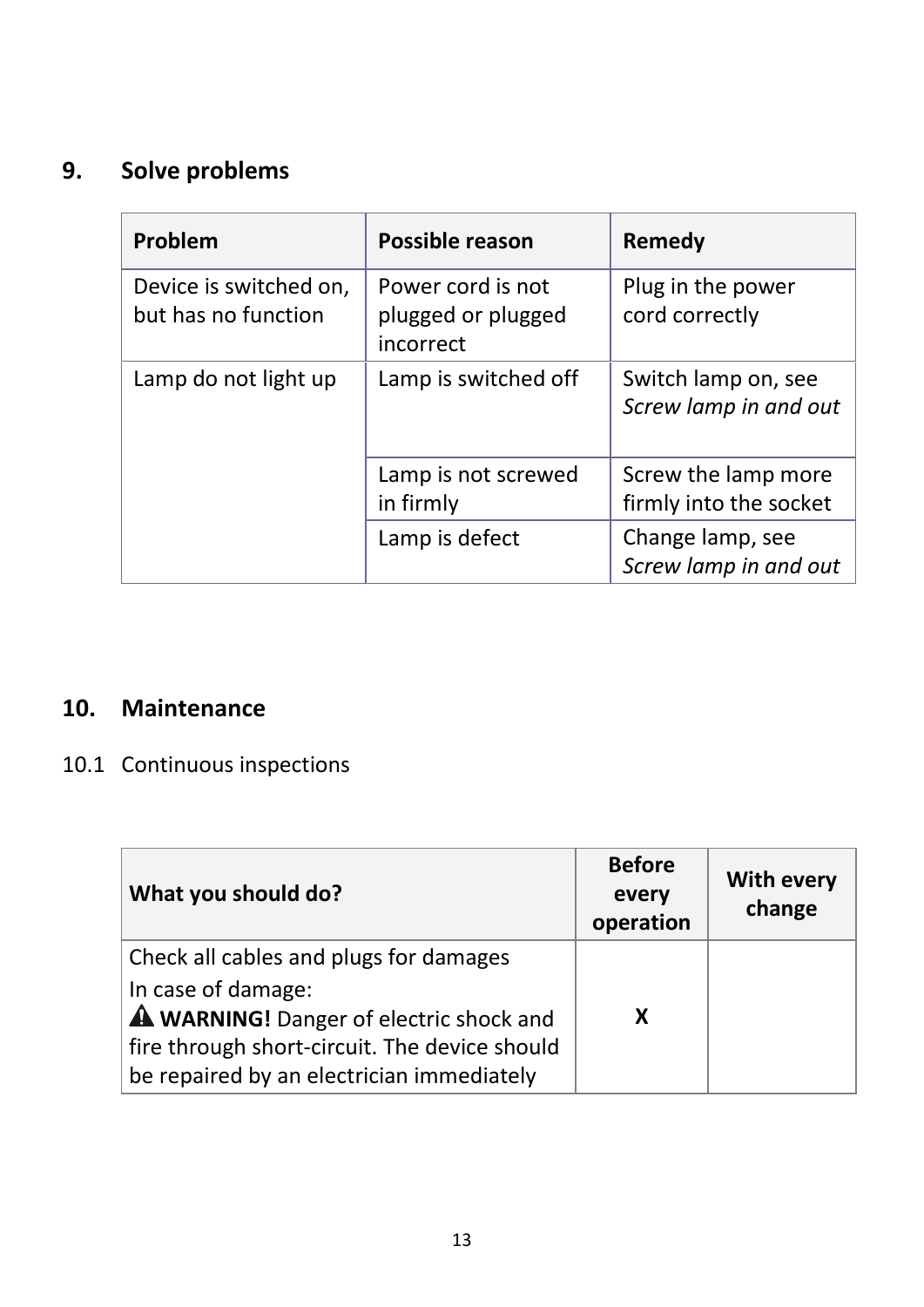| What you should do?                           | <b>Before</b><br>every<br>operation | <b>With every</b><br>change |
|-----------------------------------------------|-------------------------------------|-----------------------------|
| Check, if the lamp is screwed in firmly       |                                     |                             |
| In case of damage:                            |                                     |                             |
| A WARNING! Danger of electric shock and       |                                     | x                           |
| fire through short-circuit. The device should |                                     |                             |
| be repaired by an electrician immediately     |                                     |                             |

#### 10.2 Cleaning

# **WARNING**

**Danger of cutting and splitting through breaking or bursting lamp Don´t let the lamps fall down.**

**Don´t touch the lamp with bare hands. Just touch the lamp at the plastic socket or wear clean cotton gloves or use a clean cloth.**

# **A** WARNING

**Danger of electric shock**

- **The contact with moisture or water should be avoided.**
- **Unplug the power cord before cleaning the device.**

| Daylight 150<br><b>Basic</b> | Cleaning                                                                                                                                               |
|------------------------------|--------------------------------------------------------------------------------------------------------------------------------------------------------|
| Housing                      | Use a microfiber cloth to remove light and stubborn<br>dirt                                                                                            |
| Lamp                         | Wipe off with dust brush or dry, soft cloth<br>ADVICE:<br>Don't clean the lamps with water. Even small<br>residues on the lamps could lead to bursting |

*ADVICE: Only use the following specified cleaning supplies.*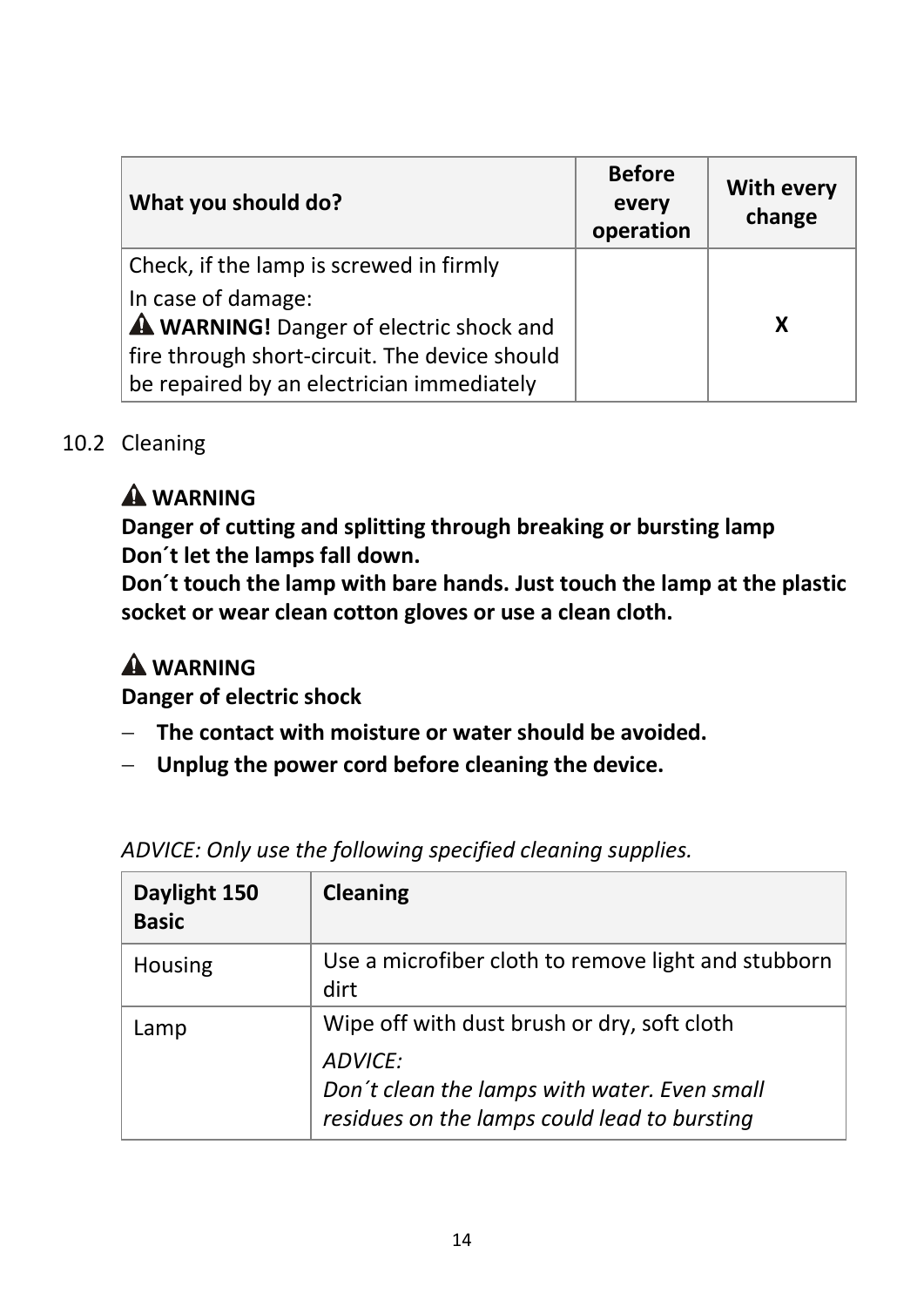#### 10.3 Change lamp

## **WARNING**

**Please just use lamps, which are conform with the required specifications.** 

**See** *Technical Specifications***.**

1. Screw lamp in and out. See *Screw lamp in and out*.

#### **11. Accessories and options**

You can extensive accessories for your device in our webshop.

#### **12. Spare parts**

| Part of the device                       | Item number |
|------------------------------------------|-------------|
| Lamp (walimex Spiral Daylight Lamp 85 W) | 16314       |

#### **13. Disposal and environment protection**

Your device should be disposed free of charge at the local disposal points.

#### **14. Technical specifications**

| <b>Device</b>                                  |                               |
|------------------------------------------------|-------------------------------|
| Power supply                                   | AC 220 - 230 V / 50 Hz        |
| Weight                                         | approx. 1 kg                  |
| Vertical pivoting radius                       | 180°                          |
| Dimensions incl. standard<br>reflector (HxWxD) | approx. 37 cm x 37 cm x 28 cm |